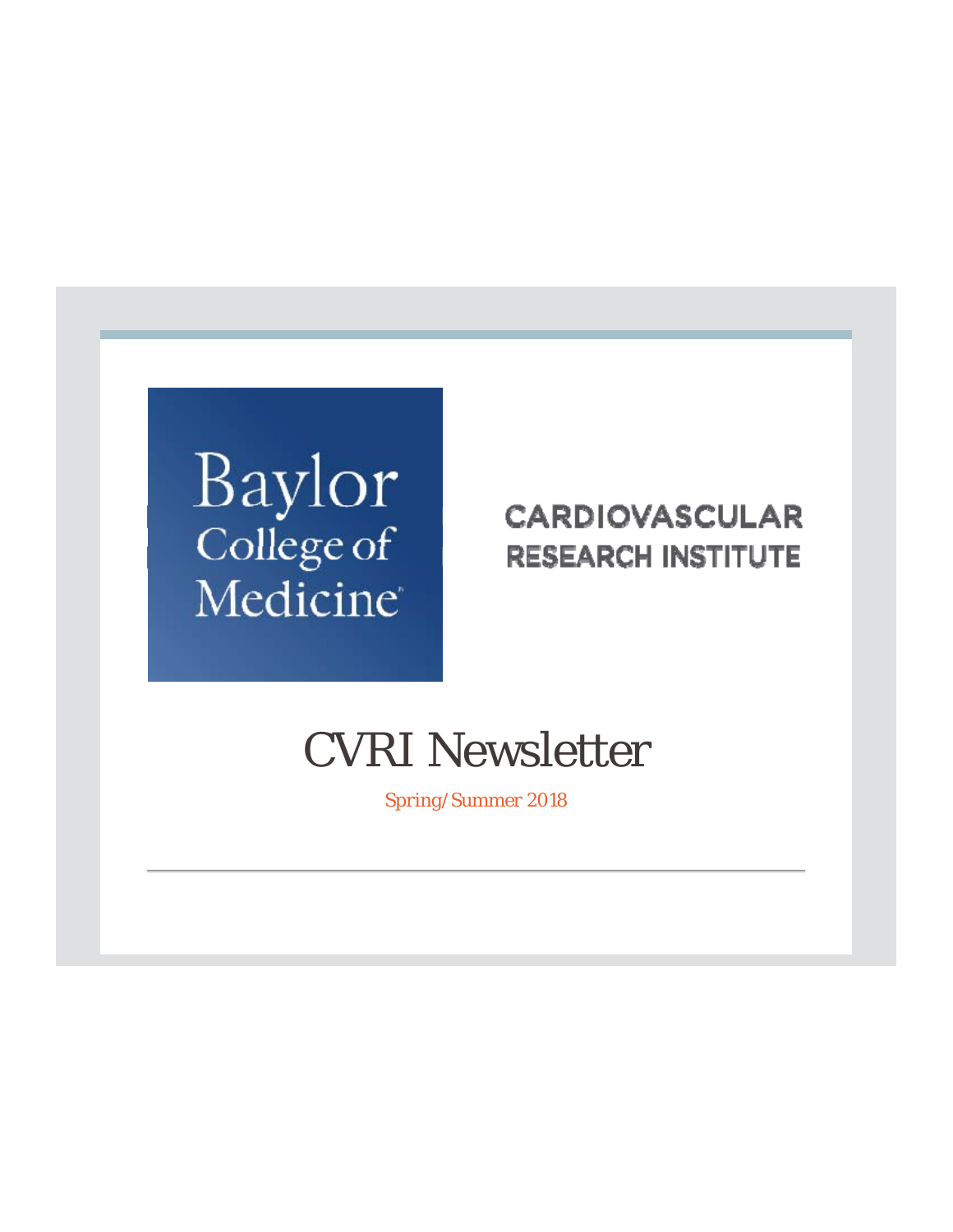

**2018 Symposium Best Abstract Winners** (from left to right): Sunil Verma, PhD (junior faculty category), Katherina Alsina, BS (student category), Anum Saeed, MD (clinical fellow category), and Pingping Ren, MD, PhD (postdoc category)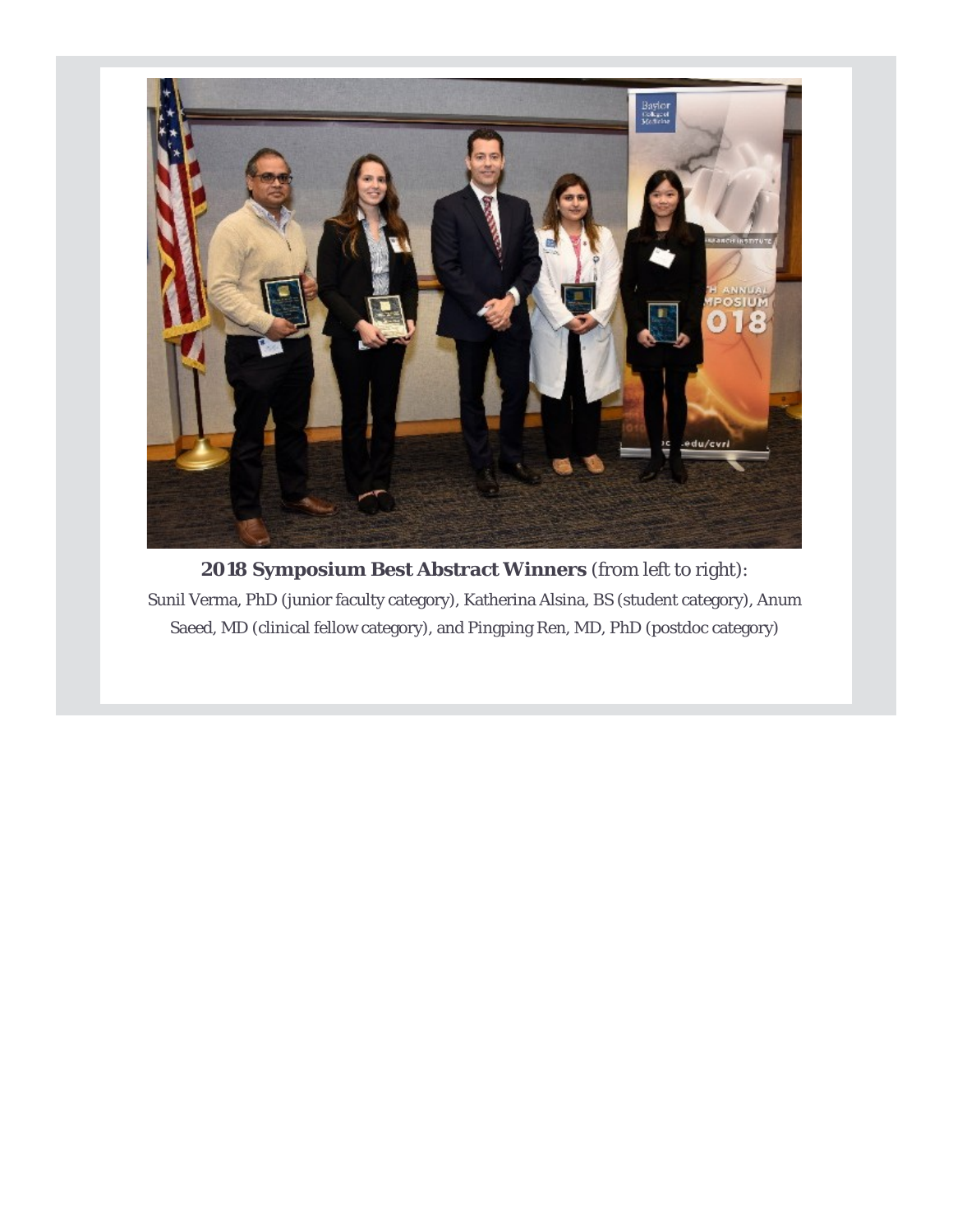

**2018 Symposium Best Poster Winners** (from left to right): Ashish Rao, MS (student category) and Satadru Lahiri, PhD (postdoc category) Not pictured: Khurrum Khan, MD (clinical fellow category) and Parag Jain, MD (junior faculty category)

## **Sixth Annual Symposium Highlights**

Precision medicine was the focus at Baylor College of Medicine's sixth annual Cardiovascular Research Institute Symposium held April 10th, 2018. Led by Dr. Xander Wehrens, director of the CVRI, and Dr. Biykem Bozkurt, associate director, the symposium brought together clinicians, researchers and students working to find new insights and solutions to cardiovascular medicine.

The event was kicked off by Dr. Adam Kuspa, senior vice president and dean of research at Baylor, who reflected on the history of cardiovascular research at the College and the important role Dr. Michael E. DeBakey played in cardiovascular breakthroughs while at Baylor.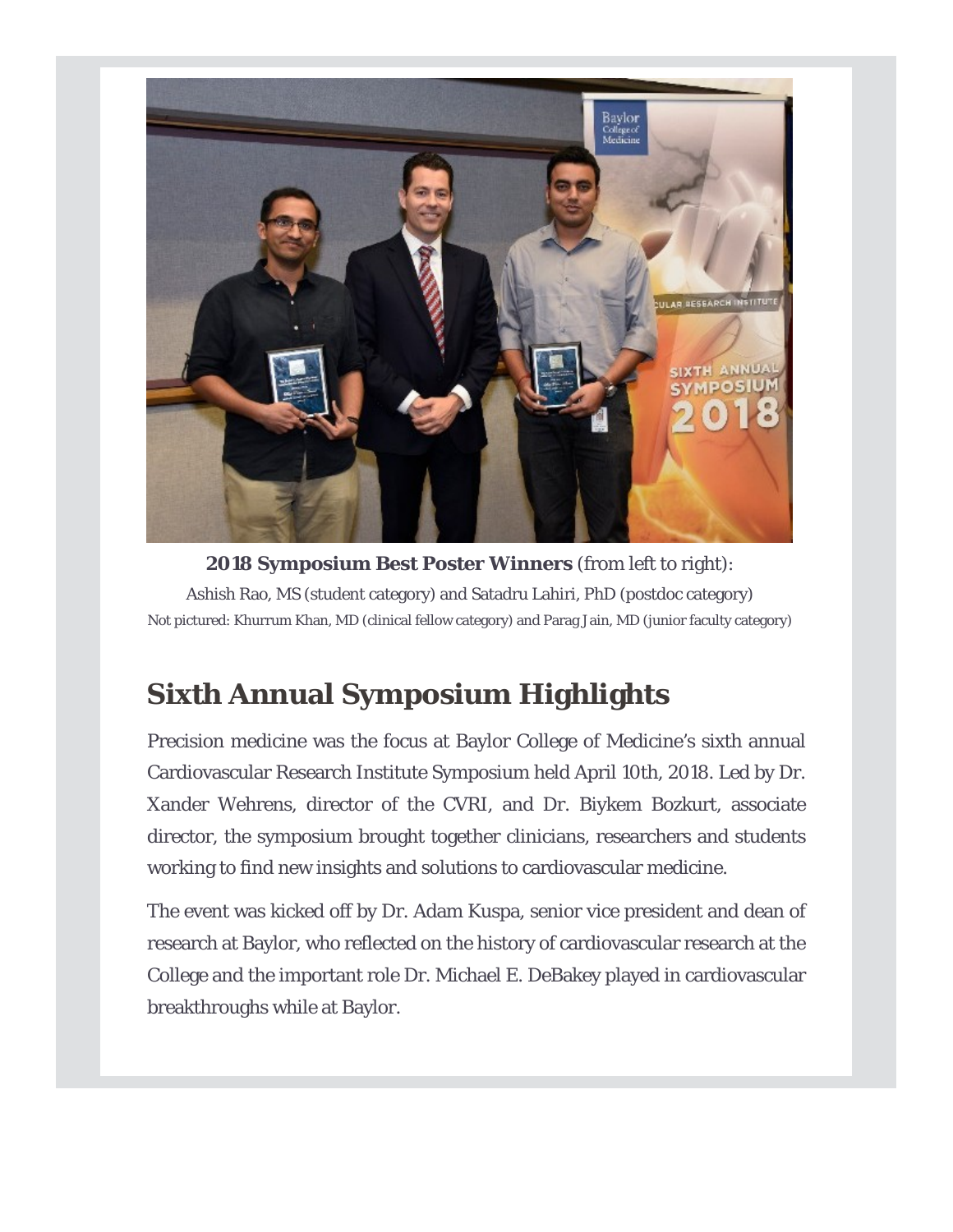He also discussed the record year Baylor research had when it came to peerreviewed funding.

"We've had more than \$400 million in support, which is a reflection of how the community views the importance of the work from Baylor researchers and the promise of research taking place now and in the future," Kuspa said. "One of the goals of Baylor College of Medicine is to improve human health through research and support collaboration through events such as the Cardiovascular Research Institute symposium."

Speakers from BCM, The University of Texas Health Science Center at Houston and The University of Texas Medical Branch gave presentations throughout the day that ranged from cardiovascular disease prevention and genetic analysis of early onset aortic valve disease, to the role of RNA binding proteins in human heart disease.

### **Keynote Speakers**

This year's symposium featured two keynote lectures.

First, Dr. Eric Olson, the Annie and Willie Nelson Professor in Stem Cell Research and director of the Hamon Center for Regenerative Science and Medicine from The University of Texas Southwestern in Dallas, focused on the promise of new gene therapy approaches to treat muscle diseases.



**CVRI's Associate Director, Biykem Bozkurt, M.D., Ph.D., presents the keynote plaque to Eric Olson, Ph.D**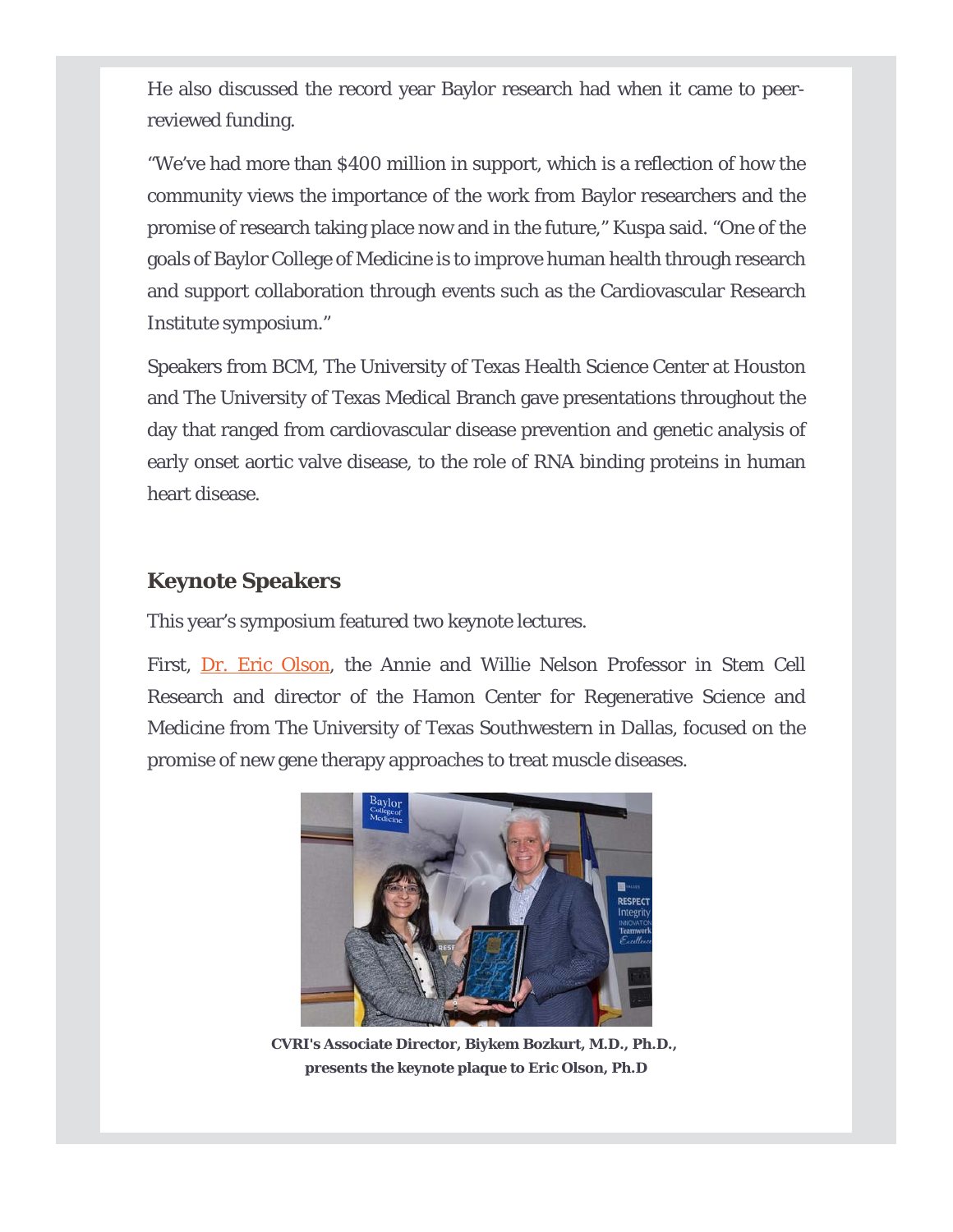Olson discussed his work using CRISPR mediated gene editing to correct genetic mutations that cause Duchenne muscular dystrophy, which affects muscle tissue including the heart. Olson talked about his work with a young man living with the disease and how in the lab, he was able to repair cardiomyocytes (cardiac muscle cells) that were not functioning properly due to the disease.

The second keynote lecturer was **Dr. John Cooke**, the Joseph C. "Rusty" Walter and Carole Walter Looke Presidential Distinguished Chair and director of the Center for Cardiovascular Regeneration at the Houston Methodist Research Institute. His talk was titled "Innate immune signaling and epigenetics in nuclear reprogramming."



**CVRI's Director, Xander Wehrens, M.D., Ph.D., presents the keynote plaque to John Cooke, M.D.**

Cooke described his research that focuses on vascular regeneration and transdifferentiation, showing that activation of innate immune signaling allows for changes in expression and activity of epigenetic modifiers, which is required for nuclear reprogramming. As a result a cell can increase its genetic response to challenge pathogens or tissue injury.

**"This year's symposium brought together over 200 physicians and scientists from various institutions in the Texas Medical Center. The**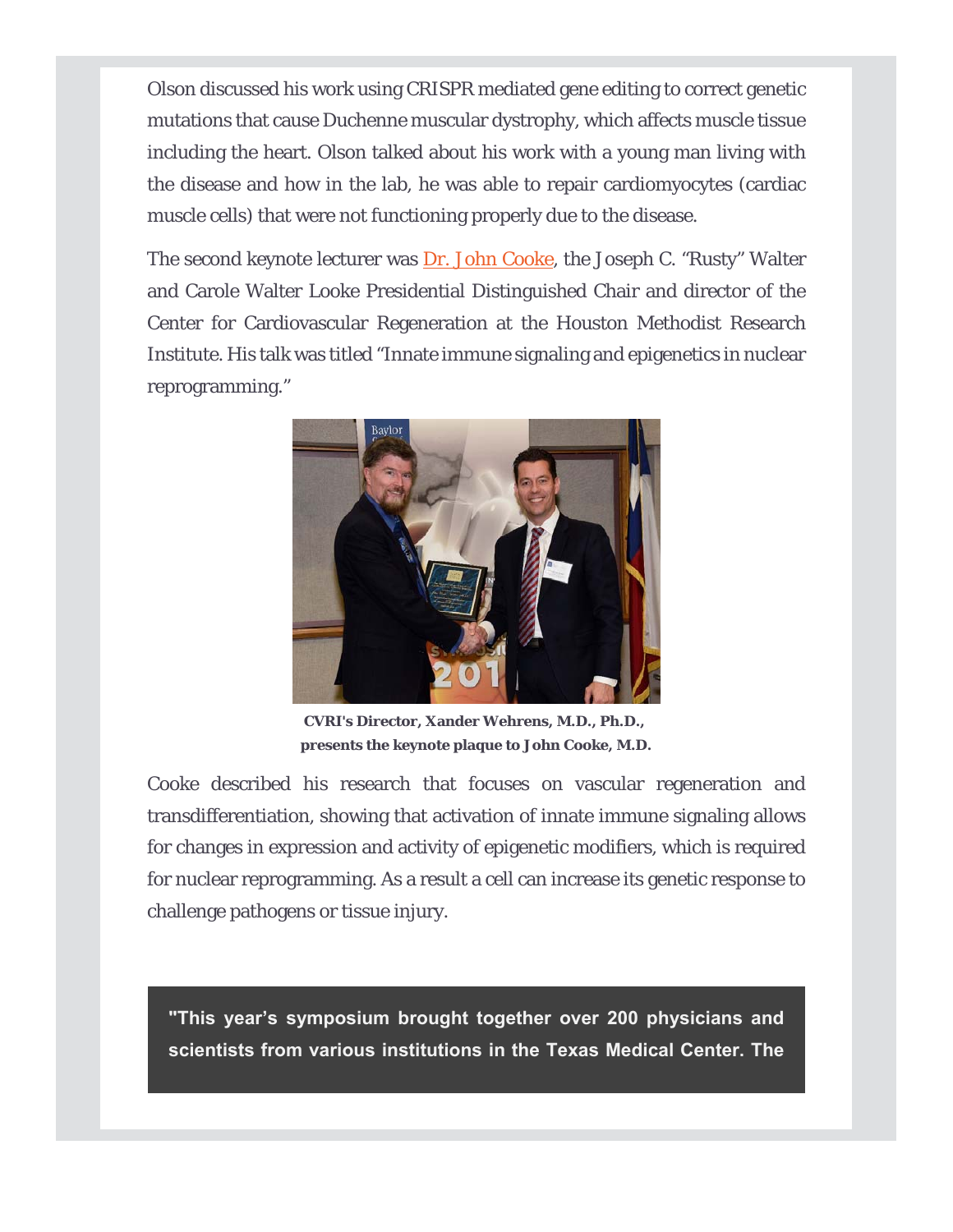**lectures showcased the breath of cardiovascular innovation ranging from work on new cardiovascular risk genes to the development of stents designed for children with congenital heart disease. Our keynote speakers were particularly impressed by the level of engagement of the trainees who presented 85 posters during the symposium."**

- Xander Wehrens, M.D., Ph.D.

CVRI Director



#### **Poster Sessions and Awards**

Prior to the symposium, four authors from each award category (junior faculty, clinical fellow, postdoc and student) were selected based on prereviewed abstract scores to present their projects during the lecture portions on symposium day. The four selected abstract presenters and their topics were: (Group photo of winners shown above.)

> **Sunil Verma, Ph.D. Junior Faculty Best Abstract** Biochemistry and Molecular Biology, The University of Texas

Throughout symposium day, posters were displayed and presented by authors on their latest research. During the three poster sessions, authors were able to share their work with judges and those in attendance. The presentations highlighted the strengths and innovations of such research at the institute and attracted individual posters that demonstrated the breadth of such research at Baylor and throughout the Texas Medical Center as a whole.

The highest scored poster presenters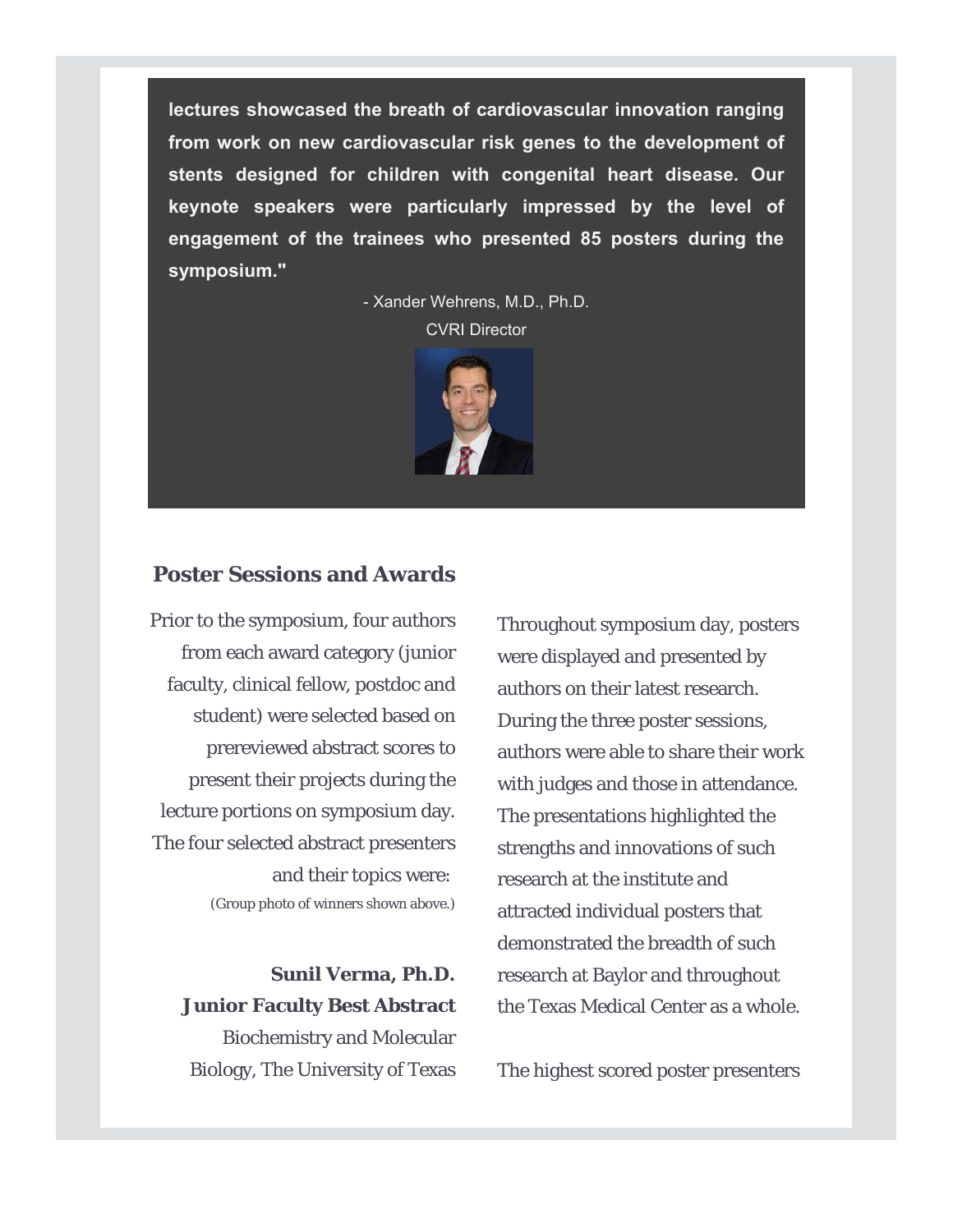Medical Branch at Galveston *Rbfox2 function in RNA metabolism is impaired in hypoplastic left heart syndrome patient's hearts* 

**Katherina Alsina, B.S. Student Best Abstract** Integrative Molecular and Biomedical Sciences, BCM *Downregulation of protein phosphatase 2A regulatory subunit B56A promotes atrial fibrillation* 

**Anum Saeed, M.D. Clinical Fellow Best Abstract** Center for Cardiometabolic Disease, BCM

*Global cardiovascular disease events in older adults: a short-term risk assessment and prediction approach from the atherosclerosis risk in communities (ARIC) study* 

**Pingping Ren, Ph.D. Postdoc Best Abstract** Surgery, BCM *Targeting necroptosis to prevent the development of sporadic aortic aneurysm and dissection in mice* in each award category and their topics were: (Group photo of winners shown above.)

**Ashish Rao, M.S., Student Best Poster** Molecular and Cellular Biology, BCM

*Tissue specific expression of expanded cug repeat RNA reproduces cardiac features of myotonic dystrophy type 1*

**Satadru Lahiri, Ph.D., Postdoc Best Poster**  Molecular Physiology and Biophysics, BCM *Role of a novel calpain-mediated regulation of junctiphilin-2 (JPH2) in heart failure*

**Khurrum Khan, M.D. Clinical Fellow Best Poster** Medicine, BCM

*Door-in door-out time in stemi: underachieved and modifiable*

**Parag Jain, M.D. Junior Faculty Best Poster** Pediatric Critical Care Medicine, BCM *Detection of integrated epigenomic/transcriptomic*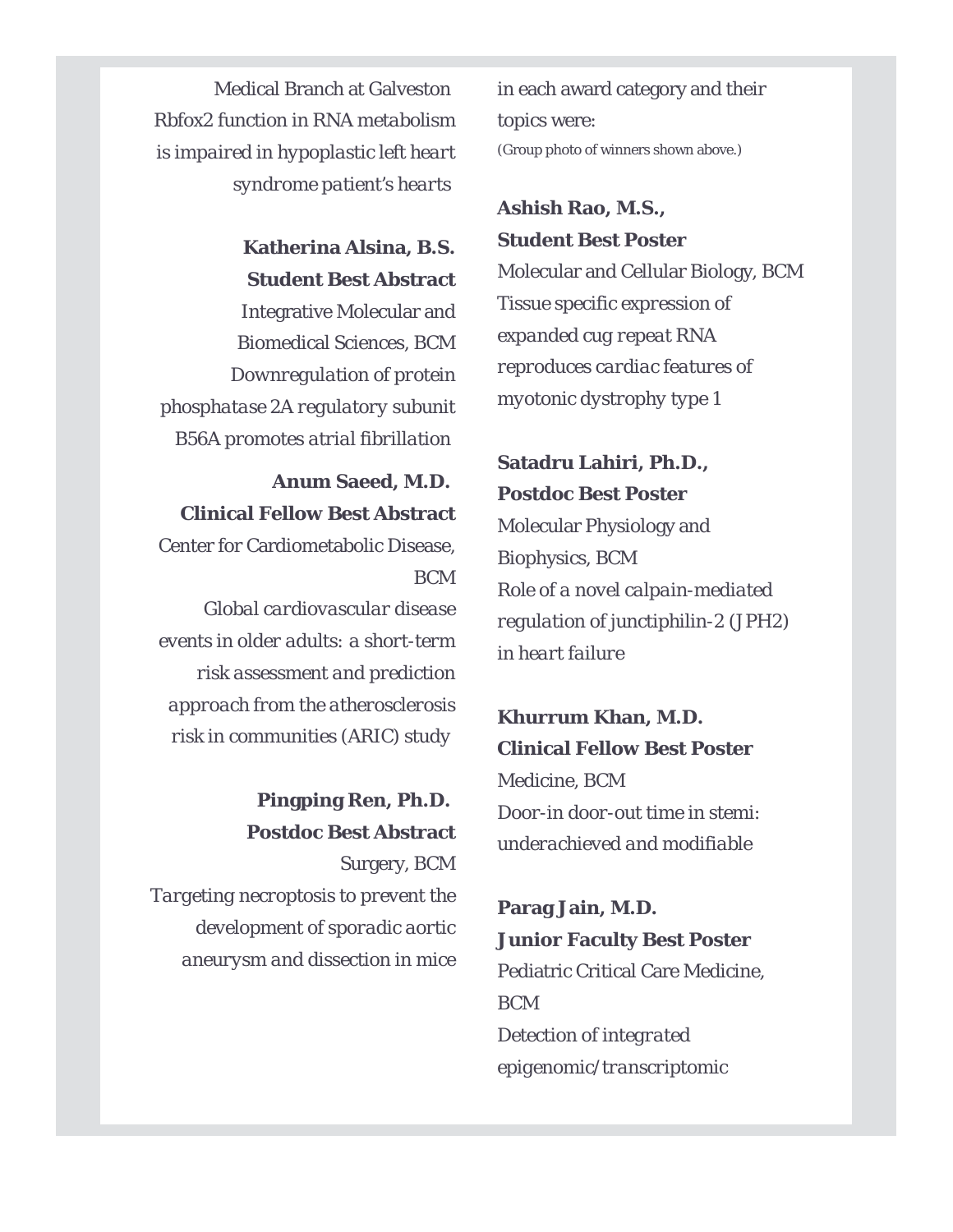*biomarkers for improved care of congenital heart disease patients after cardiopulmonary bypass surgery*

Winners were announced during the symposium's afternoon awards ceremony and each presented with a plaque plus a monetary prize.

Below are more photos from the symposium. To see the 2018 symposium's full gallery, click here.

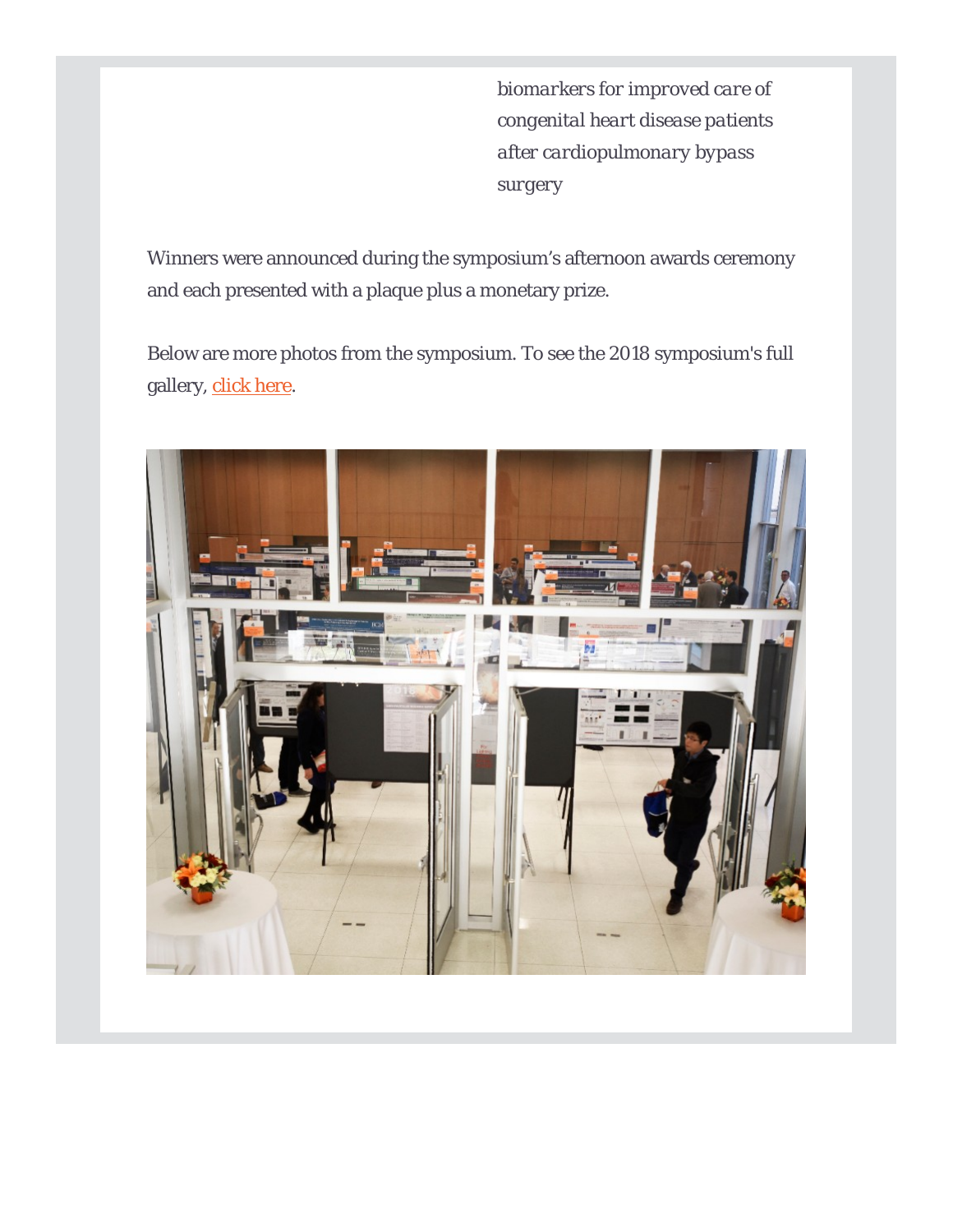

# **Seminar Series Fall 2018**

The CVRI conducts a monthly seminar series (lunch provided) during the spring and fall of each new year open to all interested faculty, trainees and students.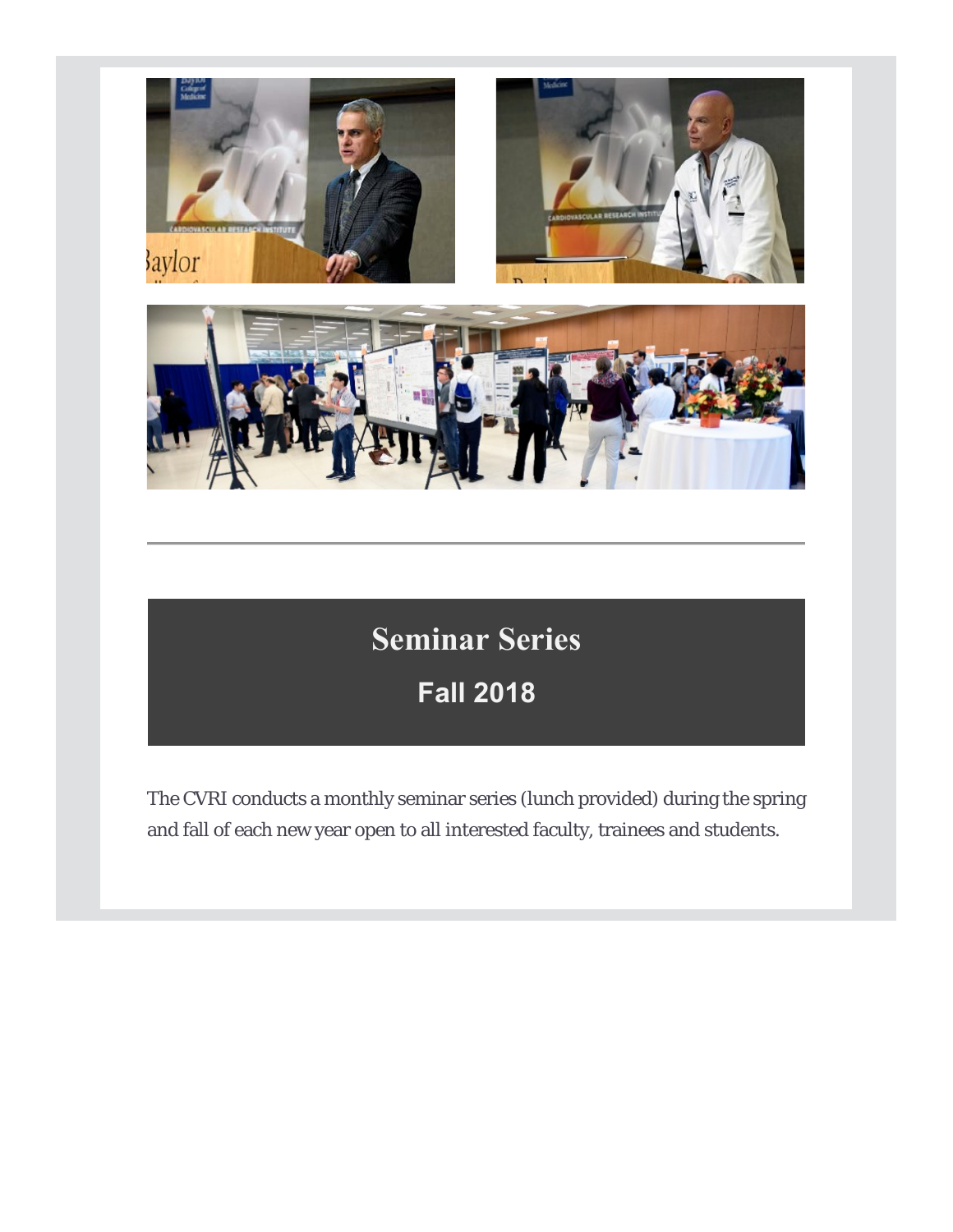

## **CARDIOVASCULAR RESEARCH INSTITUTE**

#### Fall 2018 Seminar Series Speaker Line Up



Huaizhu Wu, M.D. Associate Professor, Medicine Athero & Lipo **Baylor College of Medicine** 

Monocyte phenotypes and atherosclerosis in hyperlipidemia Sept. 12, 2018, noon - 1 pm: Room 301A, Cullen Building, 1 Baylor Plaza



Thomas Cappola, M.D. Professor, Medical Sciences and Chief, Division of Cardiovascular Medicine University of Pennsylvania

**Topic to be announced** Oct. 10, 2018, noon - 1 pm: Room 301A, Cullen Building, 1 Baylor Plaza



Wendy Chung, M.D., Ph.D. **Professor, Pediatrics and Medicine Columbia University** 

Use of genomics to understand broken hearts and implications for clinical care Nov. 7, 2018, noon - 1 pm: Room 301A, Cullen Building, 1 Baylor Plaza



Charles Lin, Ph.D.

Assistant Professor, Molecular and Human Genetics **Baylor College of Medicine** 

Targeting chromatin remodeling in cardiovascular disease Dec. 12, 2018, noon - 1 pm: Room 301A, Cullen Building, 1 Baylor Plaza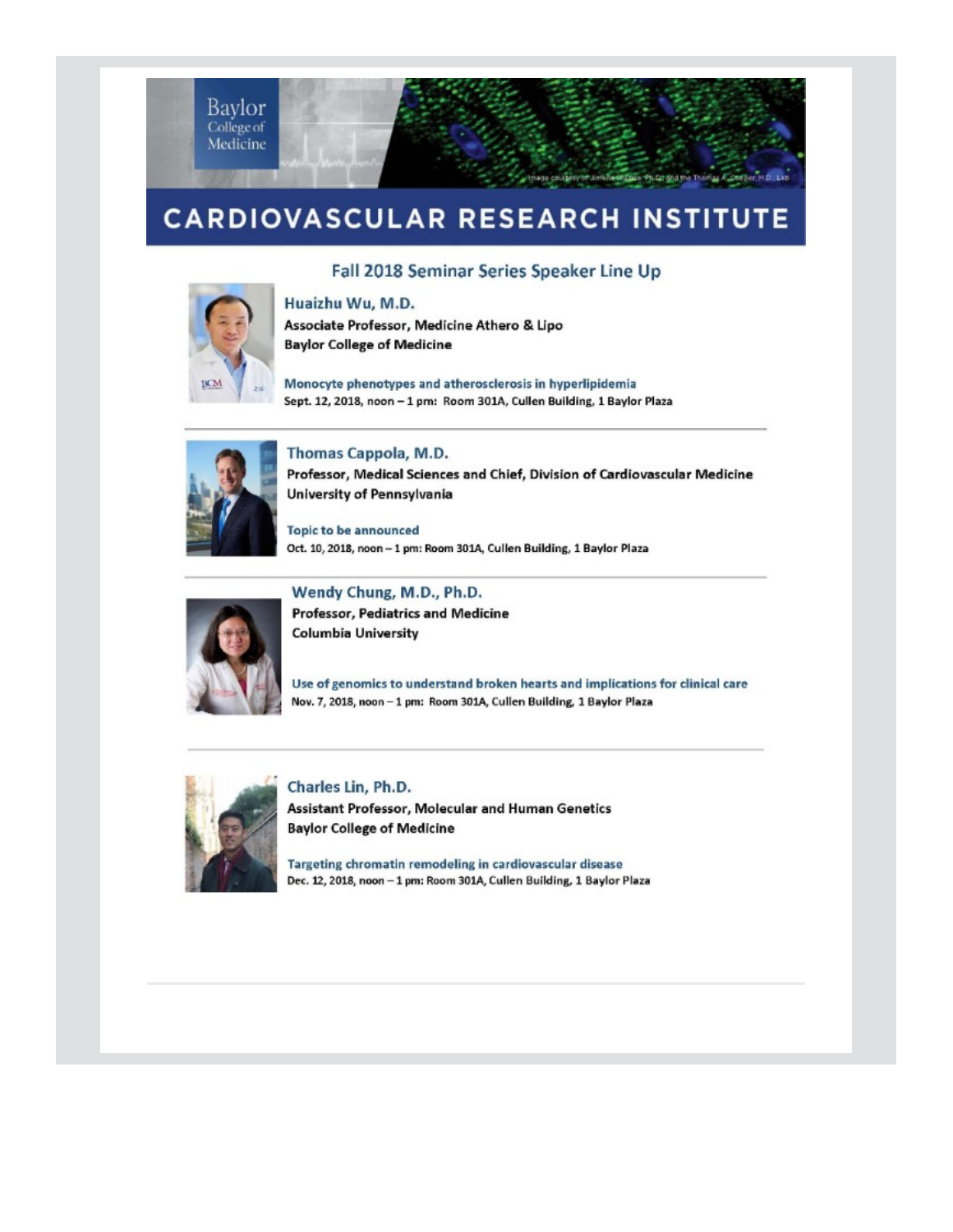

**Congratulations** to CVRI member, Erin Reineke, PhD, for winning the senior division's Young Investigator's Award at the 37th Annual North American Meeting of the International Society for Heart Research (ISHR)! Her manuscript titled, *"Transient activation of AMPK preceding left ventricular pressure overload preserves left ventricular function and reduces adverse remodeling,"* focused on the role of SRC-2 (Steroid receptor coactivator  $-2$  ) in adaption of systolic overload.

Awardees were chosen based on the quality of an unpublished manuscript in the area of cardiovascular biology, their CV, support letter from the dept. chair and an oral presentation for the finalists at the meeting.

Reineke is a proud mentee of Drs. Dale Hamilton from Houston Methodist, Mark Entman from Baylor College of Medicine and Heinrich Taegtmeyer from UT Health Science Center at Houston.

In addition to Dr. Reineke's win, Ms. Katherina Alsina, BS, a BCM student in Dr. Xander Wehrens' lab, was also a top 3 finalist in the junior scientists division. She was also a best abstract winner at this year's CVRI symposium.

The CVRI is proud of its members and continues to encourage mentorships and collaborations. Reineke and Alsina are great representations of the high calibur cardiovasular research right here in the Texas Medical Center.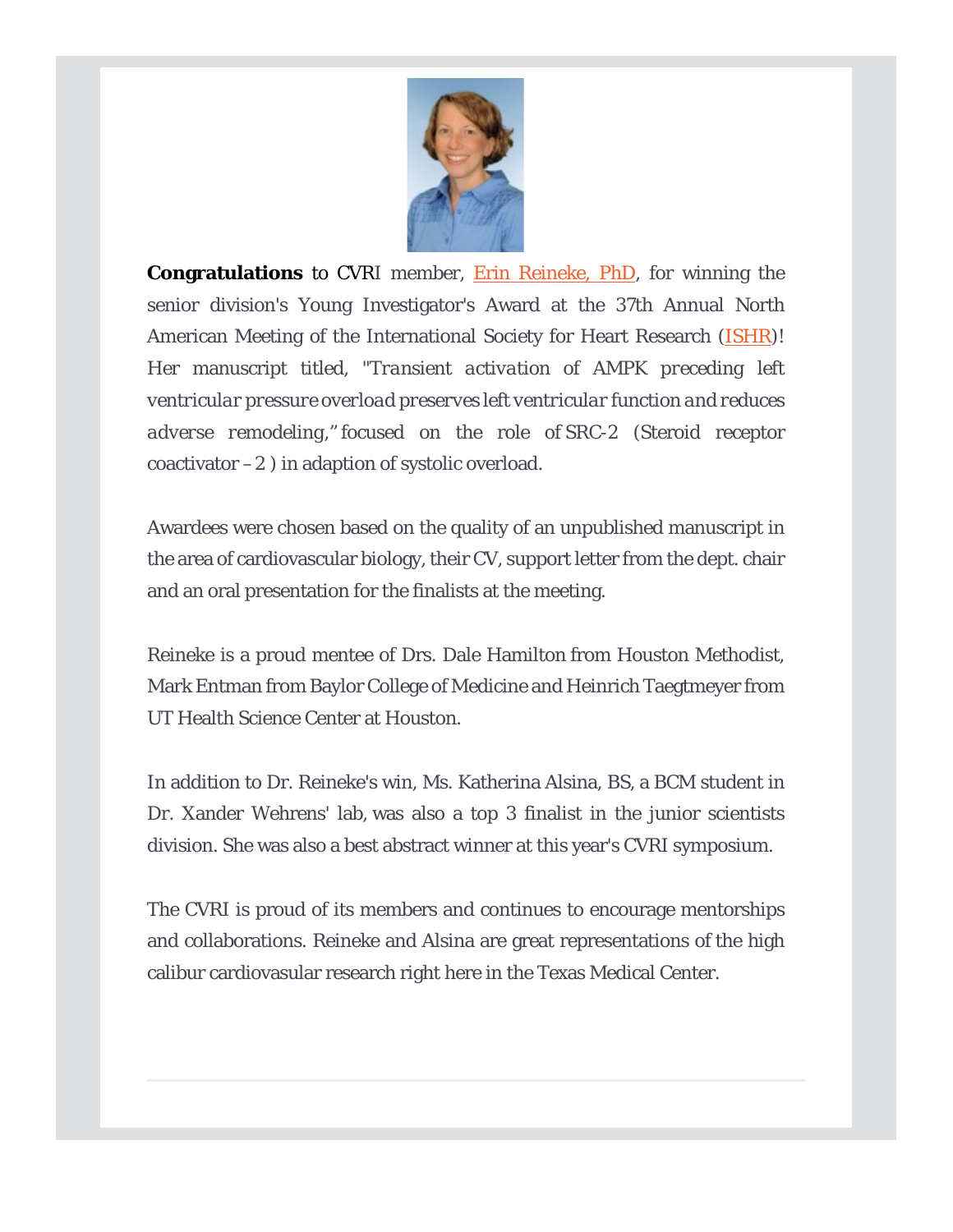## **Funding Opportunities**

T32 Training Program for Institutions That Promote Diversity

R01 NIOSH Mentored Research Scientist Development Award

UM1 Cardiothoracic Surgical Trials Network (CTSN) Linked Clinical Research **Centers** 

## **News**

Na Li lab finds signals in heart muscle cells linked to atrial fibrillation

Grant to fund study on gender differences in aortic disease

Dr. Gabriel Loor Patents Cardiac Surgical Trainer

Dr. Scott LeMaire Appointed as Inaugural Howell Professor

**Learn about Dr. O. Howard Frazier, a pioneer in the field of heart transplantation.**

,,,,,,,,,,,,,,,,,,,,,,,,,,,,,,,,,,,

Follow CVRI on Twitter CVRI on Facebook Become a CVRI member!